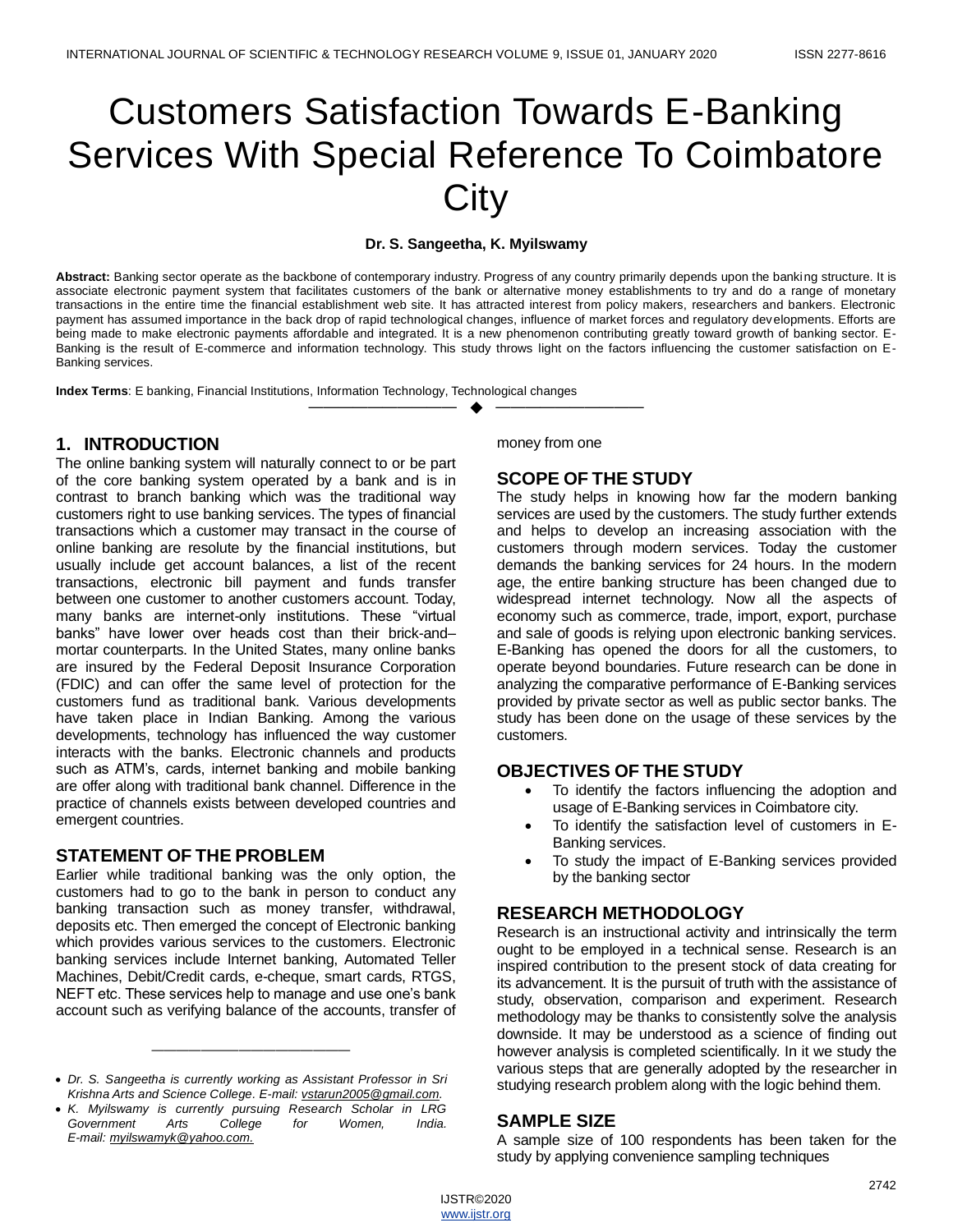## **SAMPLING DESIGN**

The man of science should decide the approach of choosing a sample or what's popularly referred to as sample style. Samples may be either chance samples or non-probability samples. In this study, we used non-probability samples.

## **SAMPLING TECHNIQUE**

The convenient sampling method is used in our study. When population parts area unit designated for inclusion within the sample supported the convenience of access, it can be called as convenient sampling.

## **PERIOD OF THE STUDY**

The study has been conducted for a period of Six Months from January 2019 - June 2019

## **AREA OF THE STUDY**

The study has been undertaken only in Coimbatore city.

## **SOURCE OF DATA COLLECTION**

The data required for the study is collected from both primary data and secondary data.

#### **PRIMARY DATA**

Questionnaire is main tool for collecting primary data. Questionnaire has been designed in a systematic manner covering adequate and relevant questions which covers all aspects of the study. It is the foremost extensively used methodology in varied economic and business surveys.

#### **SECONDARY DATA**

The background of the present study was collected from various sources which include Books, journals, website and other related research work.

#### **STATISTICAL TOOLS USED**

The following statistical tools have been used to analyses and interpret the data.

П Percentage analysis

П Analysis of variance (ANOVA) – One way

## **HYPOTHESIS**

Hypothesis is typically thought-about because the principle instrument in analysis. Its main operate is to counsel new experiments and observations. There are two types of hypothesis they are, Null Hypothesis and Alternate Hypothesis. In our study we considered null hypothesis as there is no significant relationship between given factors.

# **LIMITATIONS OF THE STUDY**

Every research is carry out under some limit and this research is not an exemption. Limitation of the study are summarized as follows,

The sample size of only 100 respondents was taken from the large population.

The inferences apply only to the respondents of Coimbatore City.

It is not applicable to any other place and cannot be

generalized. Many people are away from net banking on the assumption that it is more expensive than the traditional method of dealing with bank transaction.

#### **REVIEW OF LITERATURE:**

Uday Singh Rajput (2015), studies the customers satisfaction on online banking services and its impacts on banks. This paper focuses on appraising the customer perception about E-Banking services. The data was collected through questionnaire and analyzed descriptively using percentages and ANOVA. It was discovered that customers adopting E-Banking services such as ATM, home banking, use of payment cards to mention but a few. It can be concluded that people around 45% people have positive perception and are satisfactory with E-Banking. Frequently used E-Banking services are ATM, bill payments and getting the bank statements. Vikas Chauhan and Vipin Choudhary (2015), discusses the challenges and opportunities associated with the internet banking in Indian contest. The discussion concludes that the concept of internet banking is slowly gaining acceptance in Indian scenario and efforts are being made by government agencies to make it more popular among consumers. The challenges such as security risks, privacy risk, trust factor and less awareness among consumers about E-Banking or acting as hurdle in the adoption of E-Banking facilities. Considering the challenges and risk related to E-Banking, the government of India along with various government agencies is making an effort to make E-Banking more safe, secure and reliable. Starts that the way banks used to operate has changed due to advent of internet in banking institutions. The implementation of internet in banking organization has modernized banks. Implementation of internet banking benefited both the banks as well as consumer. Amutha. D (2016), deals the consumers perception towards E-Banking system related to customer awareness towards E-Banking system related to consumer awareness towards E-Banking system. Data for this investigation were collected from primary as well as secondary sources. The study reveals that, the opinion of customers on future expectation. Out of the total respondents, majority 58.89% of the sample respondents have mentioned that they would like operate their banking transaction in a core banking environment which is free from neither technical intervention such as computer connecting nor 23.33% of the samples respondents expect the bank will provide security. The main difficulty for using the E-Banking facility is less knowledge about the operations of banking facility (50%). Respondents also feel the services of E-Banking too complex to use (30%) and respondents also believe the E-Banking to be risky (12.22%). The research report is based on primary data. According to the study, the researcher concludes that the most of the bank customers are aware about all the banking services. The banks further have to take necessary steps to educate the customers regarding the new technology and other services offered by the banks. Caroline Priyanka Koorses & Kavitha (2016), indicates that the banking sector is the dominant sector which is considered as the key to savings for the local public and for the government, a source of GDP. The study conducted is based on secondary data. The tools used in the study include trend and compound Annual Growth Rate (AGR). The study states that E-Banking is both a boon and bane and the banking sector can overcome all the challenges in the years to come. Nandhini. P. V (2016),

IJSTR©2020 [www.ijstr.org](http://www.ijstr.org/)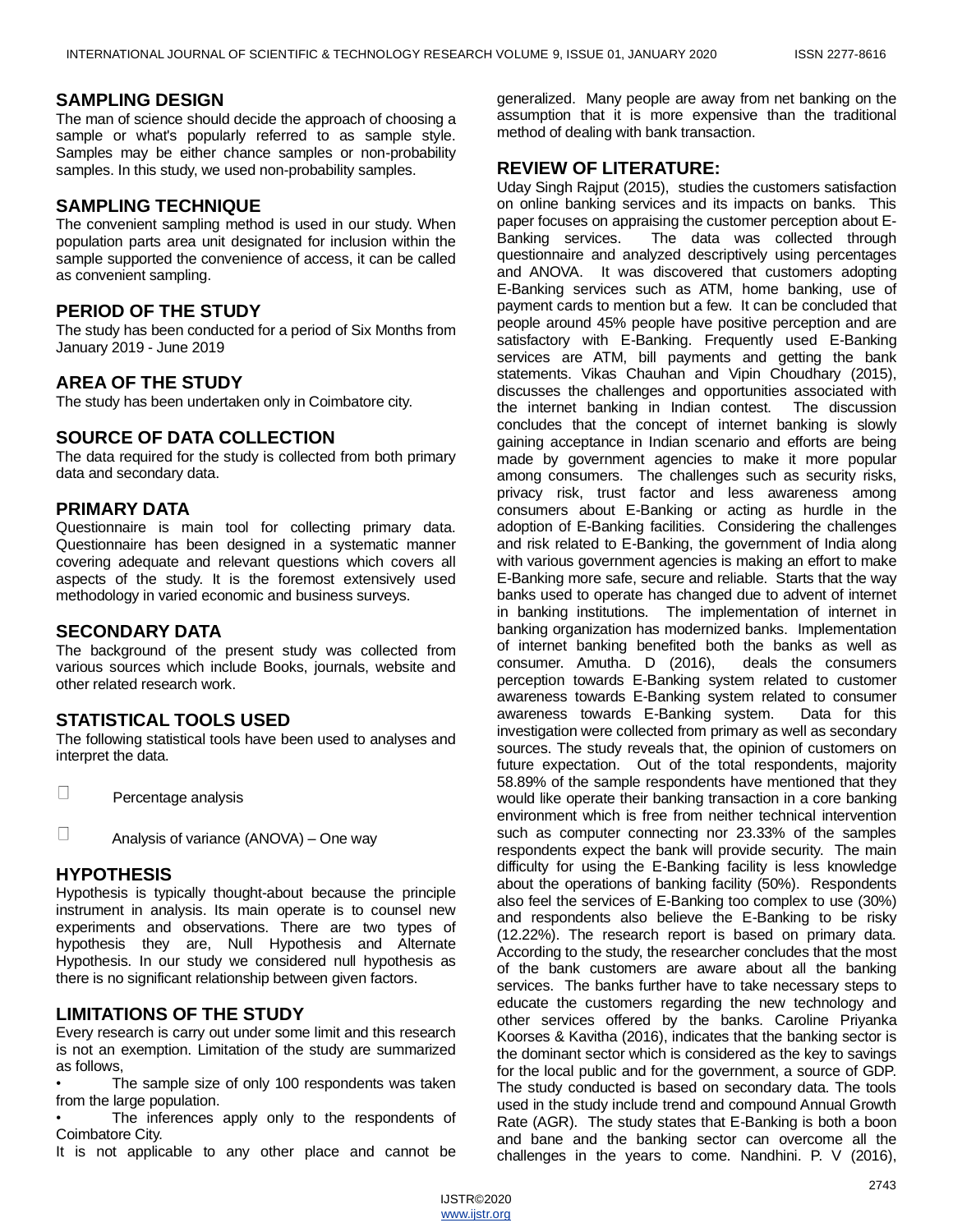explains that internet banking provides better understanding of the customers and their attitudes towards technology. The study is mainly based on primary data through issuing questionnaires to 200 respondents who reside in Coimbatore. The tools used are simple percentage analysis and chi-square analysis from the study, it is conducted that banker adapt new technology to satisfy their customers and also to change the way of services for attracting customers. Raghavendra. B and Sravan Kumar (2016), focused on selected public sector banks and customer opinion from one region which have common social background resulted that the prompt response, confidentiality, web design and ease of use factors that affect customer satisfaction. Customer's gender, age, education, and income levels influence the customer satisfaction. The usage of up to data information and technologies for customers' communication enhance the customer satisfaction. The study is limited to exploring customer satisfaction on internet banking services provided by banks and effect of demographics on satisfaction. Future studies can focus on mobile banking; support services provided by banks and include private banks for exploration. Contents that core banking solutions permitted Indian banks to offer excellent experience to customers. Internet technologies are paving innovative way of banking with efficiency. ATM's introduced in a big way is to avoid customers queues and to bank flexibly and usage of biometric technology. Now a days public sector banks are well equipped with tools and technologies to meet their customers' needs. The tools used in this study are ANOVA, coefficient and variance. Samsunisa. A (2016), aims to determine the factors that influence consumer adoption of Internet banking services in Chennai city as well as to examine the relationship between adoptions of Internet banking services with the demographic factors. The major instrument for data collection was a Questionnaire that was designed on a 5-point Likert scale to be able to collect quantitative data. The result shows that demographic variables such as Education, Place of residence and Income play a positive role in adoption of banking technology. The study states that with the shift in banking industry, the customers are ready to adopt Internet Banking since it provides those values and benefits, saves time and efforts. After reviewing various research papers and articles presented by various researchers, we hereby in our study try to explore the satisfaction levels of the customers adopting E-Banking services such as Internet Banking. ATM services, Mobile Banking, e-payment services etc. Dr. T. Santhiya Ran, A. Saravanan (2018) analyses the customers satisfaction towards internet banking of all Banks has been elicited and analyzed. This part consists of demographic profile of customers and bank transaction details and reasons for using internet banking has been taken into consideration.

The question of how attitude towards element of existing banking service might influence to customer decision to used internet banking has not been investigated. As client get additional and educated, obtaining insight concerning fashionable banking, via web banking has registered as primary knowledge concern for all leading and future banks in Asian nation.

#### *PERCENTAGE ANALYSIS CLASSIFICATION ON THE BASIS OF DEMOGRAPHIC TABLE 1.1*

| <b>DEMOGRAPHIC</b><br><b>VARIABLES</b>     | <b>CATEGORIES</b>                                                                                                                            | NO.OF<br><b>RESPONDA</b><br>NTS | <b>PERCENTAGE</b>              |  |
|--------------------------------------------|----------------------------------------------------------------------------------------------------------------------------------------------|---------------------------------|--------------------------------|--|
| <b>GENDER</b>                              | MALE<br><b>FEMALE</b>                                                                                                                        | 50<br>50                        | 50<br>50                       |  |
|                                            | <b>TOTAL</b>                                                                                                                                 | 100                             | 100                            |  |
| <b>AGE</b>                                 | <b>BELOW</b><br>25<br>YEARS<br>26-35 YEARS<br>36-45 YEARS<br>45<br>YEARS&ABOVE                                                               | 30<br>31<br>24<br>15            | 30<br>31<br>24<br>15           |  |
|                                            | TOTAL                                                                                                                                        | 100                             | 100                            |  |
| <b>EDUCATIONAL</b><br><b>QUALIFICATION</b> | ILLITERATE<br>SSLC<br><b>HSC</b><br><b>UG DEGREE</b><br><b>PG DEGREE</b><br><b>PROFESSIONA</b><br>L                                          | 6<br>13<br>5<br>36<br>29<br>11  | 6<br>13<br>5<br>36<br>29<br>11 |  |
|                                            | <b>TOTAL</b>                                                                                                                                 | 100                             | 100                            |  |
| <b>PROFESSION</b>                          | <b>GOVERNMENT</b><br><b>EMPLOYEE</b><br><b>PRIVATE</b><br><b>EMPLOYEE</b><br><b>BUSINESS</b><br><b>PROFESSIONA</b><br>LS<br><b>HOMEMAKER</b> | 21<br>41<br>13<br>16<br>9       | 21<br>41<br>13<br>16<br>9      |  |
|                                            | <b>TOTAL</b>                                                                                                                                 | 100                             | 100                            |  |
| <b>MARITAL STATUS</b>                      | <b>MARRIED</b><br>UNMARRIED                                                                                                                  | 56<br>44                        | 56<br>44                       |  |
|                                            | <b>TOTAL</b>                                                                                                                                 | 100                             | 100                            |  |
| ANNUAL INCOME                              | <b>BELOW 100000</b><br>Rs100000-<br>300000<br>300000-<br><b>Rs</b><br>600000<br>Rs<br>600000&ABOVE                                           | 38<br>40<br>14<br>8             | 38<br>40<br>14<br>8            |  |
|                                            | <b>TOTAL</b>                                                                                                                                 | 100                             | 100                            |  |
| <b>PLACE</b><br>OF.<br><b>RESIDENCE</b>    | <b>RURAL</b><br><b>URBAN</b><br><b>SEMI-URBAN</b>                                                                                            | 34<br>47<br>19                  | 34<br>47<br>19                 |  |
|                                            | <b>TOTAL</b>                                                                                                                                 | 100                             | 100                            |  |

Source: primary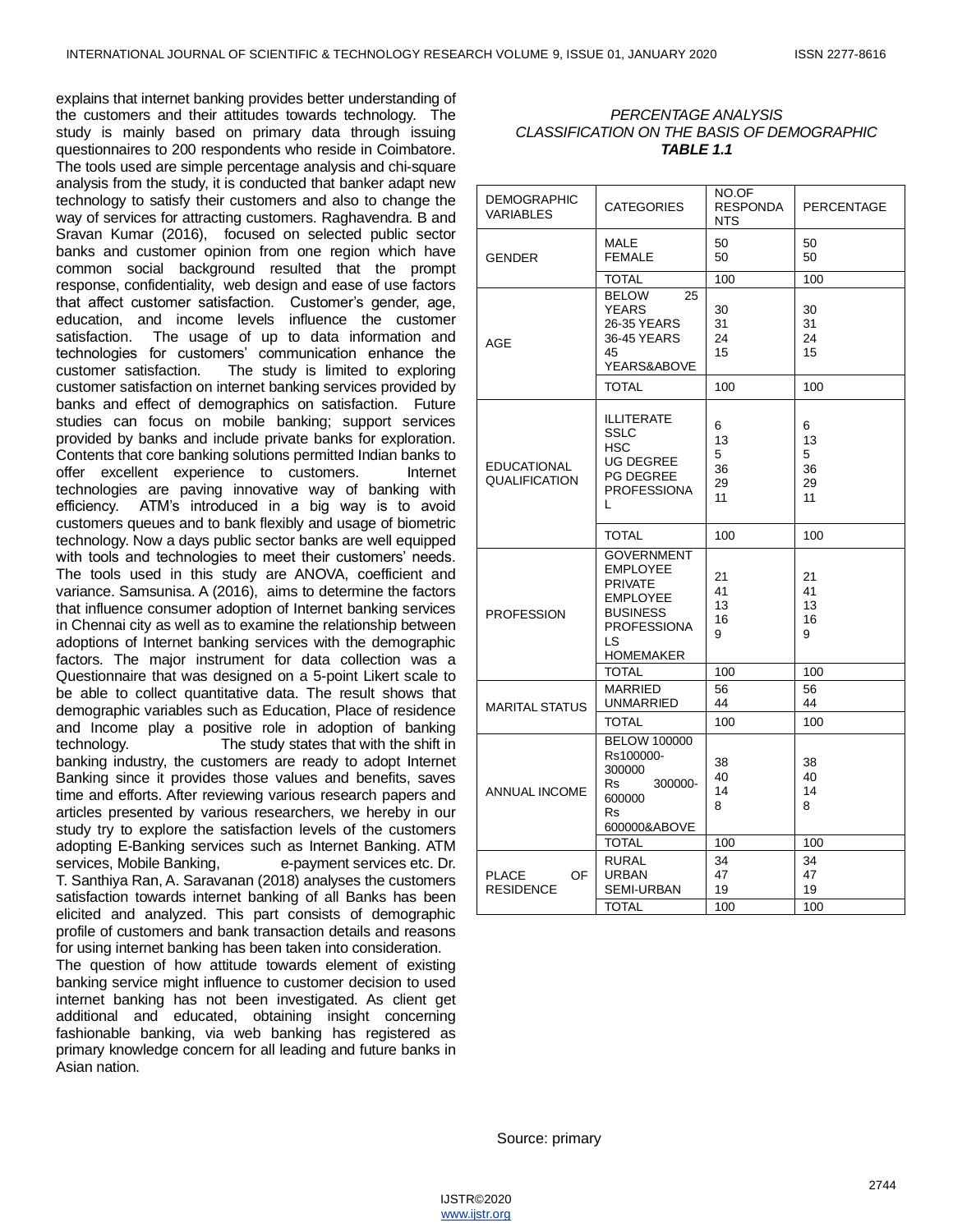## **INTERPRETATION**

From the above table it is clear that both the male and female respondents are equal. Out of 100 respondents 31% are 26-35 years and followed by below 25 years. Based on educational qualification 36% completed UG Degree and 29% are in PG Degree. 41% of the respondents are working in private company. 56% of the respondents are married. It is clear that 40% of the respondent's annual income are Rs. 100000-300000 and followed by below 100000(38%). 47% of the respondents live in urban area.

## *1.2 CLASSIFICATION ON THE BASIS OF CATEGORY OF THE BANK*

*TABLE 1.2*

| Category of the bank | Frequency | Percent |
|----------------------|-----------|---------|
| Public sector bank   | 40        | 40.0    |
| Private sector bank  | 60        | 60.0    |
| Total                | 100       | 100.0   |

Source: primary

#### **INTERPRETATION**

From the above table, we found that 40 % of the respondents have preferred public sector bank, 60% of the respondents have preferred private sector bank. It is concluded 60% of the respondents have preferred private sector bank.

| 1.3 CLASSIFICATIONS ON THE BASIS OF TYPES |
|-------------------------------------------|
| ACCOUNT                                   |

| TABLE 1.3             |           |         |  |  |
|-----------------------|-----------|---------|--|--|
| Types of account      |           |         |  |  |
|                       | Frequency | Percent |  |  |
| Savings a/c           | 52        | 52.0    |  |  |
| Current a/c           | 26        | 26.0    |  |  |
| Fixed deposit a/c     | 17        | 17.0    |  |  |
| Recurring deposit a/c | 5         | 5.0     |  |  |
| Total                 | 100       | 100.0   |  |  |

Source: primary

#### **INTERPRETATION**

From the above table, we can ascertain that 52% of the respondents has savings account, 26% of the respondents has current account, 17% of the respondents has fixed deposit account, 5% of the respondents has recurring deposit account. It is concluded that 52% of the respondents has savings account.

#### **1.3 CLASSIFICATION ON THE BASIS OF TYPES ACCOUNT**

*TABLE 1.3*

| Preference of mobile banking                       | Frequency | Percent |
|----------------------------------------------------|-----------|---------|
| Reward points                                      | 14        | 14.0    |
| Prepaid mobile recharge                            | 34        | 34.0    |
| SMS alerts about the bank services/new<br>products | 27        | 27.0    |
| <b>Transaction status</b>                          | 25        | 25.0    |
| Total                                              | 100       | 100.0   |

Source: primary

## **INTERPRETATION**

From the above table, we can ascertain that 52% of the respondents has savings account, 26% of the respondents has current account, 17% of the respondents has fixed deposit account, 5% of the respondents has recurring deposit account. It is concluded that 52% of the respondents has savings account.

#### **1.4 CLASSIFICATION ON THE BASIS OF RISK RELATED TO INTERNETBANKING**

*TABLE 1.4* 

| Risk related to internet banking | Frequency | Percent |
|----------------------------------|-----------|---------|
| <b>Transaction risk</b>          | 27        | 27.0    |
| Interest rate risk               | 24        | 24.0    |
| Price risk                       | 20        | 20.0    |
| Password risk                    | 29        | 29.0    |
| Total                            |           |         |

Source: primary

## **INTERPRETATION**

From the above table, we found that 27% of the respondents face transaction risk, 24% of the respondents face interest rate risk, 20% of the respondents face price risk, and 29% of the respondents face password risk. It is concluded 29% of the respondents faces password risk.

#### **1.5 CLASSIFICATION ON THE BASIS OF PREFERENCE OF MOBILE BANKING**

| TABLE |  |  |
|-------|--|--|
|-------|--|--|

| Types of account      | Frequency | Percent |
|-----------------------|-----------|---------|
| Savings a/c           | 52        | 52.0    |
| Current a/c           | 26        | 26.0    |
| Fixed deposit a/c     | 17        | 17.0    |
| Recurring deposit a/c | 5         | 5.0     |
| Total                 | 100       | 100.0   |

Source: primary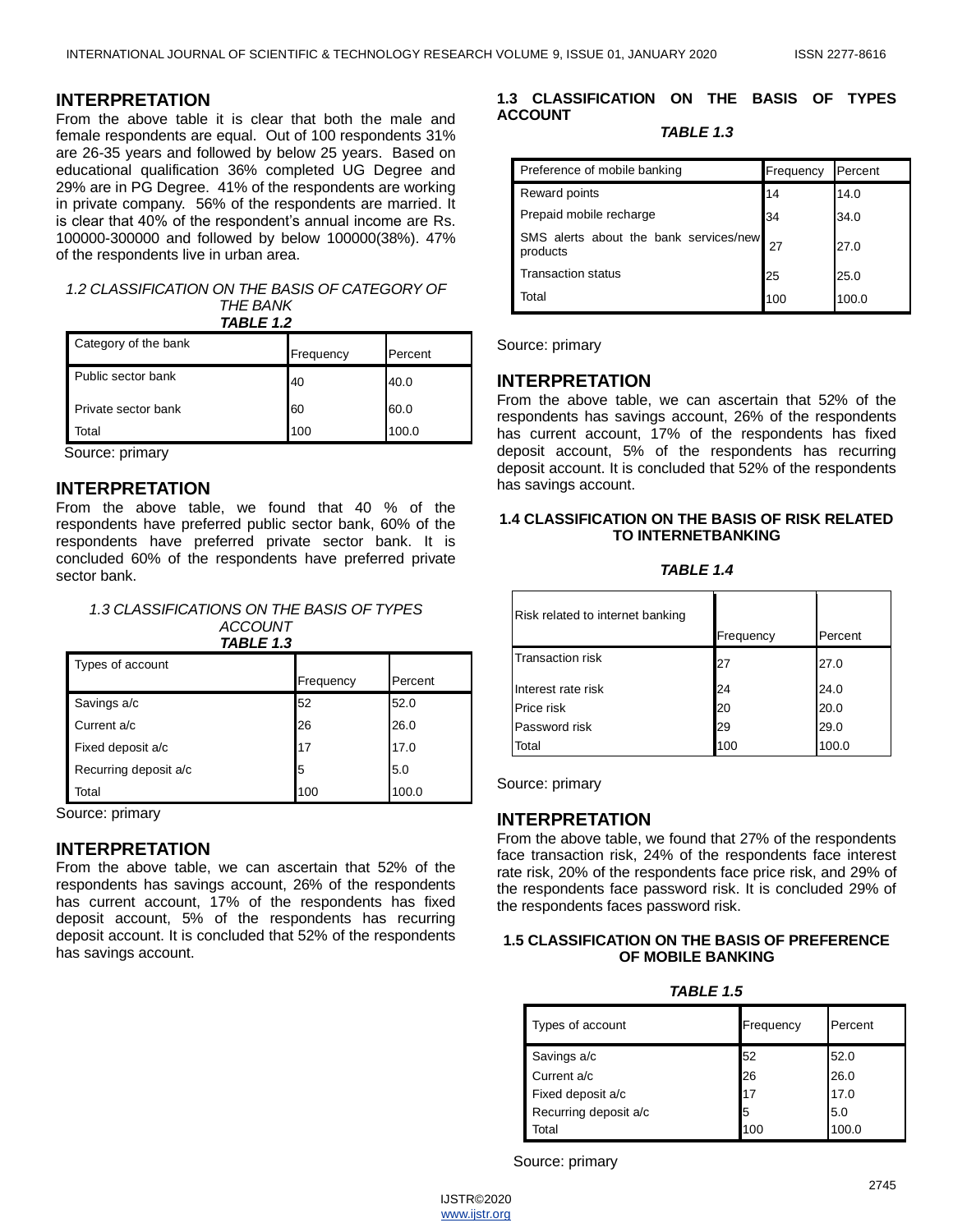#### **INTERPRETATION**

From the above table, we found that 14% of the respondents have preferred because of reward points, 34% of the respondents have preferred because of prepaid mobile recharge, 27% of the respondents have preferred because of SMS alerts about the bank services/new products, 25% of the respondents preferred because of transaction status. It is concluded that 34% of the respondents have preferred because of prepaid mobile recharge

#### **1.6 CLASSIFICATION ON THE BASIS OF CONTRIBUTION OF NEW TECHNOLOGY**

| Account<br>Account                      | to Between<br>Groups     | 6.109      | 3  |       | 2.036 1.745 .163 |      |          |
|-----------------------------------------|--------------------------|------------|----|-------|------------------|------|----------|
| transfer                                | Within<br>Groups         | 112.001    | 96 | 1.167 |                  |      | Accepted |
|                                         | Total                    | 118.110    | 99 |       |                  |      |          |
| Statement<br>Request                    | <b>Between</b><br>Groups | 6.910      | 3  |       | 2.303 2.323      | .080 |          |
|                                         | Within<br>Groups         | 95.200     | 96 | .992  |                  |      | Accepted |
|                                         | Total                    | 102.110    | 99 |       |                  |      |          |
| Promptness<br>card delivery             | of Between<br>Groups     | 4.509      | 3  |       | 1.503 1.478      | .225 |          |
|                                         | Within<br>Groups         | 97.601     | 96 | 1.017 |                  |      | Accepted |
|                                         | Total                    | 102.110    | 99 |       |                  |      |          |
| Number<br>transactions                  | of Between<br>Groups     | .962       | 3  | .321  | .245             | .865 |          |
|                                         | Within<br>Groups         | 125.788    | 96 | 1.310 |                  |      | Accepted |
|                                         | Total                    | 126.750    | 99 |       |                  |      |          |
| Conveniently<br>located                 | <b>Between</b><br>Groups | 1.430      | 3  | .477  | .316             | .814 | Accepted |
|                                         | Within<br>Groups         | 144.680    | 96 | 1.507 |                  |      |          |
|                                         | Total                    | 146.110    | 99 |       |                  |      |          |
| <b>Better</b><br>offline payment Groups | than Between             | 4.424      | 3  |       | 1.475 1.440      | .236 | Accepted |
|                                         | Within<br>Groups         | 98.326     | 96 | 1.024 |                  |      |          |
|                                         | Total                    | 102.750    | 99 |       |                  |      |          |
| Easy<br>to<br>and adopt                 | use Between<br>Groups    | 4.055      | 3  | 1.352 | .976             | .407 |          |
|                                         | Within<br>Groups         | 132.945    | 96 | 1.385 |                  |      | Accepted |
|                                         | Total                    | 137.000 99 |    |       |                  |      |          |

#### *TABLE 1.6*

Source: primary

#### **INTERPRETATION**

From the above table, we found that 14% of the respondents have chosen very high, 26% of the respondents chosen high, 38% of the respondents chosen average, 10% of the respondents chosen low, 12% of the respondents chosen very low. It is concluded that 38% of the respondents chosen average level of contribution to new technology.

HYPOTHESIS (H0) There is no significant difference between age and satisfaction of E-Banking

| ANOVA 2.1 |
|-----------|
|-----------|

| Contribution of new technology |           |         |
|--------------------------------|-----------|---------|
|                                | Frequency | Percent |
| Very high                      | 14        | 14.0    |
| <b>High</b>                    | 26        | 26.0    |
| Average                        | 38        | 38.0    |
| Low                            | 10        | 10.0    |
| Very low                       | 12        | 12.0    |
|                                |           |         |

Source: Computed, at 5% significance level

## **INTERPRETATION**

The above ANOVA result shows that the probability value is greater than 0.05 between age and satisfaction of customers towards E-Banking services such as accounting info and balance enquiry, e-payments, account to account transfer, statement request, promptness of card delivery, number of transactions, conveniently located, better than offline payments and easy to use and adopt. Hence Null hypothesis is accepted and it is concluded that these factors do not differ significantly among the age group of the respondents.

#### **2.2. RELATIONSHIP BETWEEN PROFESSION AND SATISFACTION OF CUSTOMERS TOWARDS E-BANKING SERVICES**

HYPOTHESIS (H0) There is no significant difference between profession and satisfaction of E-Banking.

|                                    |                          | Sum of<br>Squares | df | Mean<br>Square | F                | Sig. | Result   |
|------------------------------------|--------------------------|-------------------|----|----------------|------------------|------|----------|
| Accounting                         | <b>Between</b><br>Groups | 1.835             | 3  |                | .612 1.416 .243  |      |          |
| Info&<br><b>Balance</b><br>enquiry | Within<br>Groups         | 41.475            | 96 | .432           |                  |      | Accepted |
|                                    | Total                    | 43.310            | 99 |                |                  |      |          |
|                                    | <b>Between</b><br>Groups | 3.758             | 3  |                | 1.253 2.165 .097 |      |          |
| E-Payments Within                  | Groups                   | 55.552            | 96 | .579           |                  |      | Accepted |
|                                    | Total                    | 59.310            | 99 |                |                  |      |          |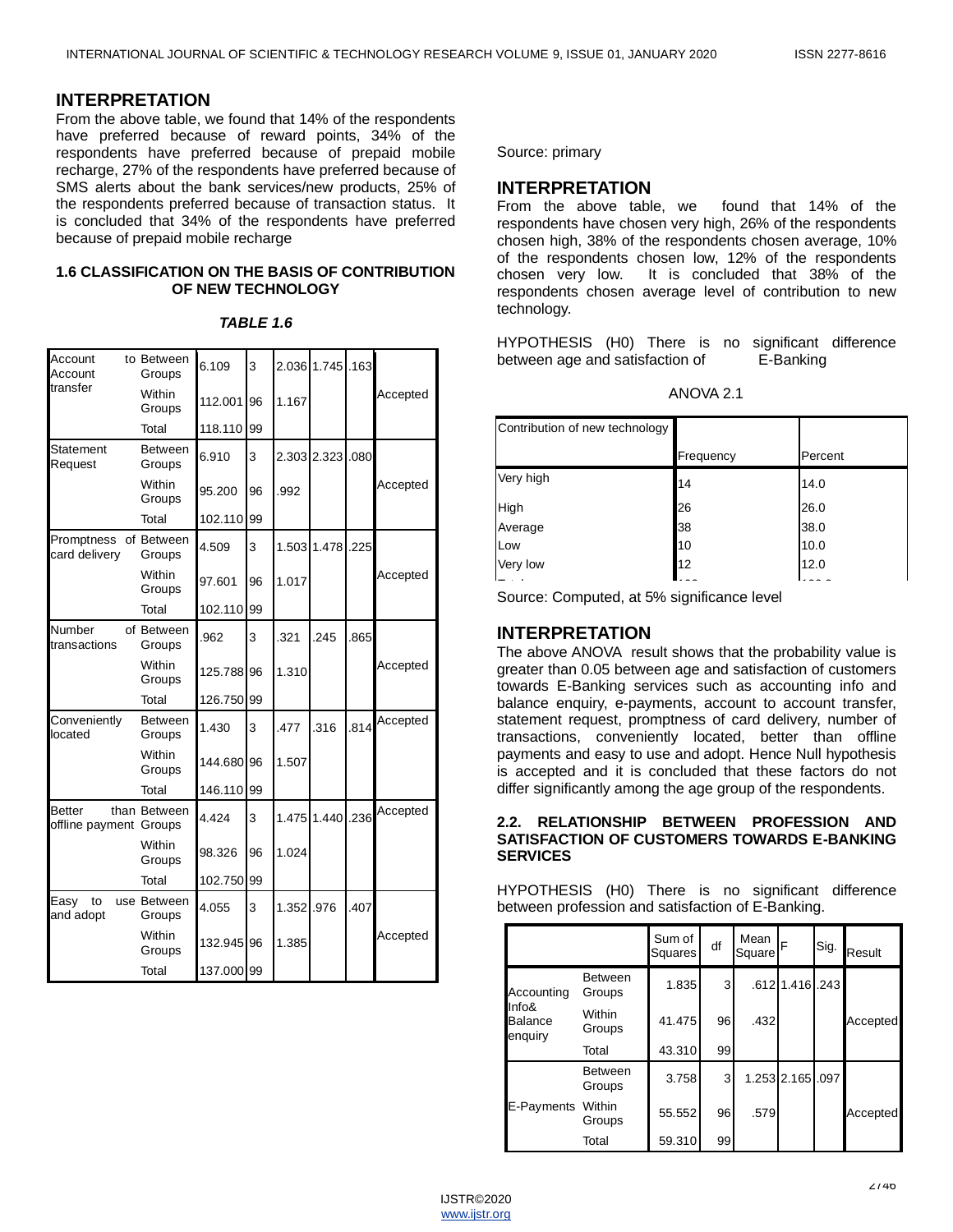is accepted and it is concluded that these factors do not differ significantly among the age group of the respondents.

Source: Computed, at 5% significance level.

#### **INTERPRETATION**

The above ANOVA result shows that the probability value is greater than 0.05 between age and satisfaction of customers towards E-Banking services such as accounting info and balance enquiry, e-payments, account to account transfer, statement request, promptness of card delivery, number of transactions, conveniently located, better than offline payments and easy to use and adopt. Hence Null hypothesis is accepted and it is concluded that these factors do not differ significantly among the age group of the respondents.

#### **2.3 RELATIONSHIP BETWEEN ANNUAL INCOME AND SATISFACTION OF CUSTOMERS TOWARDS E-BANKING SERVICES**

HYPOTHESIS (H0) There is no significant difference between annual income and satisfaction of E-Banking.

|                          |                          | Sum of<br>Squares | df | Mean<br>Square | F            | Sig. | Result   |    |
|--------------------------|--------------------------|-------------------|----|----------------|--------------|------|----------|----|
| Accounting<br>Info&      | <b>Between</b><br>Groups | 1.835             | 3  |                | $.612$ 1.416 | .243 |          | VО |
| Balance<br>enquiry       | Within<br>Groups         | 41.475 96         |    | .432           |              |      | Accepted |    |
|                          | Total                    | 43.310            | 99 |                |              |      |          |    |
| Ε-<br>Payments           | <b>Between</b><br>Groups | 3.758             | 3  |                | 1.253 2.165  | .097 |          |    |
|                          | Within<br>Groups         | 55.552 96         |    | .579           |              |      | Accepted |    |
|                          | Total                    | 59.310 99         |    |                |              |      |          |    |
| Account<br>Account       | to Between<br>Groups     | 6.109             | 3  |                | 2.036 1.745  | .163 |          |    |
| transfer                 | Within<br>Groups         | 112.001           | 96 | 1.167          |              |      | Accepted |    |
|                          | Total                    | 118.110 99        |    |                |              |      |          |    |
| Statement<br>Request     | <b>Between</b><br>Groups | 6.910             | 3  |                | 2.303 2.323  | .080 |          |    |
|                          | Within<br>Groups         | 95.200 96         |    | .992           |              |      | Accepted |    |
|                          | Total                    | 102.110           | 99 |                |              |      |          |    |
| Promptness Between<br>οf | card Groups              | 4.509             | 3  |                | 1.503 1.478  | .225 |          |    |
| delivery                 | Within<br>Groups         | 97.601            | 96 | 1.017          |              |      | Accepted |    |
|                          | Total                    | 102.110 99        |    |                |              |      |          |    |

Source: Computed, at 5% significance level.

## **INTERPRETATION**

The above ANOVA result shows that the probability value is greater than 0.05 between age and satisfaction of customers towards E-Banking services such as accounting info and balance enquiry, e-payments, account to account transfer, statement request, promptness of card delivery, number of transactions, conveniently located, better than offline payments and easy to use and adopt. Hence Null hypothesis

|                                  |                               | Sum of<br><b>Squares</b> | df | Mean<br>Square <sup>F</sup> |                  |               | Sig. Result |
|----------------------------------|-------------------------------|--------------------------|----|-----------------------------|------------------|---------------|-------------|
| Accounting<br>Info&              | <b>Between</b><br>Groups      | 1.835                    | 3  |                             | $.612$ 1.416     | .243          |             |
| Balance<br>enquiry               | Within<br>Groups              | 41.475 96                |    | .432                        |                  |               | Accepted    |
|                                  | Total                         | 43.310 99                |    |                             |                  |               |             |
| E-Payments                       | Between<br>Groups             | 3.758                    | 3  |                             | 1.253 2.165 .097 |               |             |
|                                  | Within<br>Groups              | 55.55296                 |    | .579                        |                  |               | Accepted    |
|                                  | Total                         | 59.310 99                |    |                             |                  |               |             |
| Account<br>Account               | to Between<br>Groups          | 6.109                    | 3  |                             | 2.036 1.745 .163 |               |             |
| transfer                         | Within<br>Groups              | 112.001 96               |    | 1.167                       |                  |               | Accepted    |
|                                  | Total                         | 118.110 99               |    |                             |                  |               |             |
| Statement<br>Request             | <b>Between</b><br>Groups      | 6.910                    | 3  |                             | 2.303 2.323      | .080          |             |
|                                  | Within<br>Groups              | 95.200 96                |    | .992                        |                  |               | Accepted    |
|                                  | Total                         | 102.110 99               |    |                             |                  |               |             |
| Promptness<br>οf                 | <b>Between</b><br>card Groups | 4.509                    | 3  |                             | 1.503 1.478 .225 |               |             |
| delivery                         | Within<br>Groups              | 97.601 96                |    | 1.017                       |                  |               | Accepted    |
|                                  | Total                         | 102.110 99               |    |                             |                  |               |             |
| Number<br>transactions           | of Between<br>Groups          | .962                     | 3  | .321                        |                  | $.245$ .865   |             |
|                                  | Within<br>Groups              | 125.788 96               |    | 1.310                       |                  |               | Accepted    |
|                                  | Total                         | 126.750 99               |    |                             |                  |               |             |
| Conveniently Between<br>located  | Groups                        | 1.430                    | 3  | .477                        |                  | $.316$ $.814$ | Accepted    |
|                                  | Within<br>Groups              | 144.680 96               |    | 1.507                       |                  |               |             |
|                                  | Total                         | 146.110 99               |    |                             |                  |               |             |
| Better<br>offline                | than Between<br>Groups        | 4.424                    | 3  |                             | 1.475 1.440 236  |               | Accepted    |
| payment                          | Within<br>Groups              | 98.326 96                |    | 1.024                       |                  |               |             |
|                                  | <b>Total</b>                  | 102.750 99               |    |                             |                  |               |             |
| Easy to use Between<br>and adopt | Groups                        | 4.055                    | 3  | 1.352                       | .976             | .407          |             |
|                                  | Within<br>Groups              | 132.945 96               |    | 1.385                       |                  |               | Accepted    |
|                                  | Total                         | 137.000 99               |    |                             |                  |               |             |

2.4. RELATIONSHIP BETWEEN CATEGORYOF THE BANKS AND SATISFACTION OF CUSTOMERS TOWARDS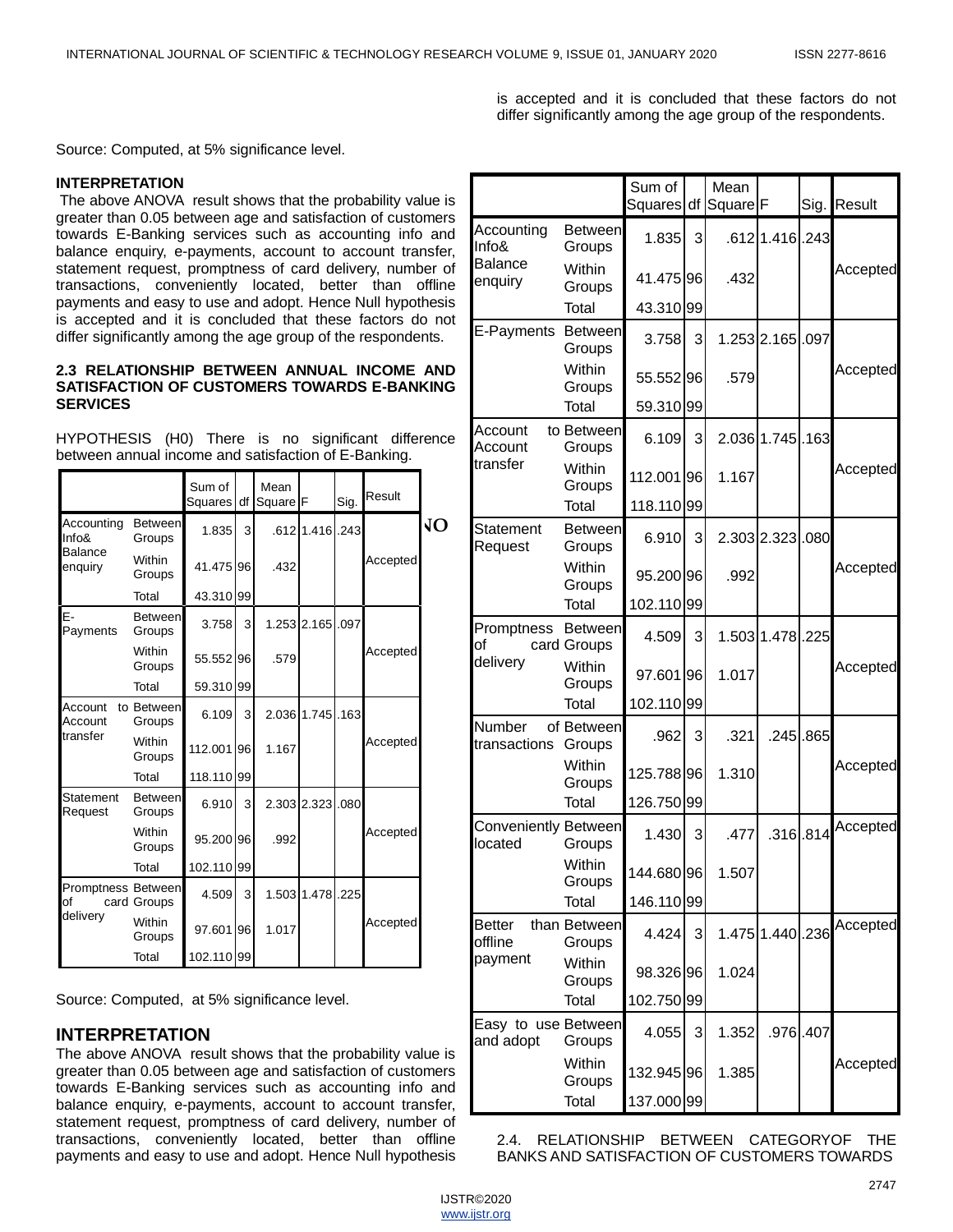ANOVA 2.4

|                                 |                               | Sum<br>of<br>Squares df |    | Mean<br>Square <sup>F</sup> |           | Sig. | Result   |
|---------------------------------|-------------------------------|-------------------------|----|-----------------------------|-----------|------|----------|
| Accounting<br>Info              | <b>Between</b><br>& Groups    | .427                    | 1  | .427                        | .975      | .326 | Accepted |
| <b>Balance</b><br>enquiry       | Within<br>Groups              | 42.883                  |    | 98.438                      |           |      |          |
|                                 | Total                         | 43.310                  | 99 |                             |           |      |          |
| E-Payments Between              | Groups                        | .027                    | 1  | .027                        | .044      | .834 | Accepted |
|                                 | Within<br>Groups              | 59.283                  |    | 98.605                      |           |      |          |
|                                 | Total                         | 59.310                  | 99 |                             |           |      |          |
| Account<br>Account              | to Between<br>Groups          | .060                    | 1  | .060                        | .050      | .824 | Accepted |
| transfer                        | Within<br>Groups              | 118.050                 |    | 98 1.205                    |           |      |          |
|                                 | Total                         | 118.110                 | 99 |                             |           |      |          |
| Statement<br>Request            | <b>Between</b><br>Groups      | .202                    | 1  | .202                        | .194      | .661 | Accepted |
|                                 | Within<br>Groups              | 101.908                 |    | 98 1.040                    |           |      |          |
|                                 | Total                         | 102.110                 | 99 |                             |           |      |          |
| Promptness<br>of                | <b>Between</b><br>card Groups | .427                    | 1  | .427                        | .411      | 523  | Accepted |
| delivery                        | Within<br>Groups              | 101.683                 |    | 98 1.038                    |           |      |          |
|                                 | Total                         | 102.110                 | 99 |                             |           |      |          |
| Number<br>transactions          | of Between<br>Groups          | .375                    | 1  | .375                        | .291      | .591 | Accepted |
|                                 | Within<br>Groups              | 126.375 98 1.290        |    |                             |           |      |          |
|                                 | Total                         | 126.750                 | 99 |                             |           |      |          |
| Conveniently Between<br>located | Groups                        | 2.802                   | 1  | 2.802                       | 1.916.169 |      |          |
|                                 | Within<br>Groups              | 143.308 98 1.462        |    |                             |           |      | Accepted |
|                                 | Total                         | 146.110                 | 99 |                             |           |      |          |

#### **E-BANKING SERVICES**

HYPOTHESIS (H0) There is no significant difference between category and satisfaction of E-Banking.

|                         | <b>Between</b><br>Groups | .962    | 3  | .321  |                  | .245 .865   |          |
|-------------------------|--------------------------|---------|----|-------|------------------|-------------|----------|
| Number<br>transactions  | of Within<br>Groups      | 125.788 | 96 | 1.310 |                  |             | Accepted |
|                         | Total                    | 126.750 | 99 |       |                  |             |          |
|                         | <b>Between</b><br>Groups | 1.430   | 3  | .477  |                  | $.316$ .814 | Accepted |
| Conveniently<br>located | Within<br>Groups         | 144.680 | 96 | 1.507 |                  |             |          |
|                         | Total                    | 146.110 | 99 |       |                  |             |          |
| than<br><b>Better</b>   | <b>Between</b><br>Groups | 4.424   | 3  |       | 1.475 1.440 .236 |             | Accepted |
| offline<br>payment      | Within<br>Groups         | 98.326  | 96 | 1.024 |                  |             |          |
|                         | Total                    | 102.750 | 99 |       |                  |             |          |
| Easy to use             | <b>Between</b><br>Groups | 4.055   | 3  | 1.352 | .976             | .407        |          |
| and adopt               | Within<br>Groups         | 132.945 | 96 | 1.385 |                  |             | Accepted |

Source: computed; at 5% significance level

#### **INTERPRETATION**

The above ANOVA result shows that the probability value is greater than 0.05 between category of banks and customer satisfaction towards E-Banking services like accounting info and balance enquiry, e-payments, account to account transfer, statement request, promptness of card delivery, number of transactions, conveniently located, better than offline payments and easily used and adopted. Hence Null hypothesis is accepted and it is concluded that these factors do not differ significantly among the category of banks adopted by the respondents.

#### **2.5. RELATIONSHIP BETWEEN AGE AND PROBLEMS OF CUSTOMERS TOWARDS E-BANKING SERVICES**

HYPOTHESIS (H0) There is no significant difference between age and problems of E-Banking

|                               |                            | Sum<br>оf<br>Squares | df | Mean<br>Square | F   | Sig. | Result             |
|-------------------------------|----------------------------|----------------------|----|----------------|-----|------|--------------------|
| Card<br>blockage              | <b>Between</b><br>Groups   | 7.113                | lЗ | 2.371          |     |      |                    |
|                               | Within<br>Groups           | 152.197              | 96 | 1.585          |     |      | 1.496.221 Accepted |
|                               | Total                      | 159.310              | 99 |                |     |      |                    |
| Machine<br>out of cash Groups | <b>Between</b>             | 2.070                | lЗ | .690           |     |      |                    |
|                               | Within<br>Groups           | 128.680              | 96 | 1.340          | 515 |      | 673 Accepted       |
|                               | Total                      | 130.750              | 99 |                |     |      |                    |
| <b>Non</b><br>printing        | <b>Between</b><br>ofGroups | 3.507                | lЗ | 1.169          |     |      |                    |
| statement                     | Within<br>Groups           | 125.133              | 96 | 1.303          | 897 |      | 446 Accepted       |
|                               | Total                      | 128.640              | 99 |                |     |      |                    |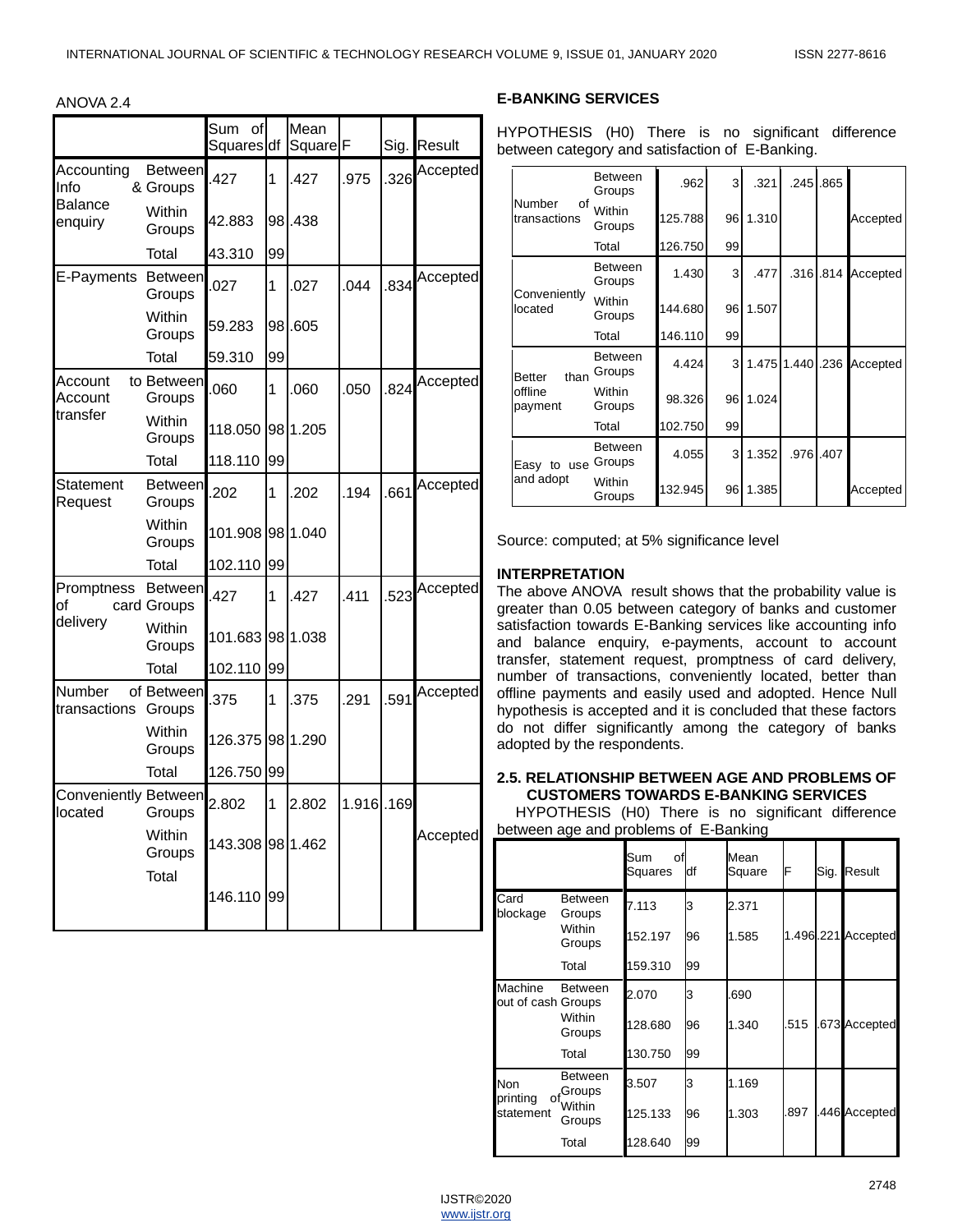| Machine<br>out of orderGroups   | <b>Between</b>                    | 267     | З  | 089   |     |                    |
|---------------------------------|-----------------------------------|---------|----|-------|-----|--------------------|
|                                 | Within<br>Groups                  | 128.773 | 96 | 1.341 | 066 | 978 Accepted       |
|                                 | Total                             | 129.040 | 99 |       |     |                    |
| Long<br>of                      | <b>Between</b><br>$time_{Groups}$ | 6.138   | 3  | 2.046 |     |                    |
| in queue                        | waiting Within<br>Groups          | 184.822 | 96 | 1.925 |     | 1.063.369 Accepted |
|                                 | Total                             | 190.960 | 99 |       |     |                    |
| <b>Not</b><br>providing<br>info | <b>Between</b><br>Groups          | 1.398   | 3  | 466   |     |                    |
|                                 | Within<br>Groups                  | 140.602 | 96 | 1.465 | 318 | 812 Accepted       |
|                                 | Total                             | 142.000 | 99 |       |     |                    |
| Lack<br>security                | ofBetween<br>Groups               | 5.016   | 3  | 1.672 |     |                    |
|                                 | Within<br>Groups                  | 161.974 | 96 | 1.687 | 991 | 401 Accepted       |
|                                 | Total                             | 166.990 | 99 |       |     |                    |
| Slow<br>response                | <b>Between</b><br>Groups          | 3.289   | 3  | 1.096 |     |                    |
|                                 | Within<br>Groups                  | 127.471 | 96 | 1.328 | 826 | 483 Accepted       |
|                                 | Total                             | 130.760 | 99 |       |     |                    |
| Leaving<br>the                  | <b>Between</b><br>Groups          | 7.524   | 3  | 2.508 |     |                    |
| operation<br>unfinished         | Within<br>Groups                  | 135.476 | 96 | 1.411 |     | 1.777.157 Accepted |
|                                 | Total                             | 143.000 | 99 |       |     |                    |

Source: Computed, at 5% significance level.

#### INTERPRETATION

 The above ANOVA result shows that the probability value is greater than 0.05 between age and problems faced by respondents towards E-Banking services like card blockage, machine out of cash, non-printing of statement, machine out of order, long time of waiting in queue, not providing information, lack of security, slow response, leaving the operation unfinished, log in/sign off are not easy and lack of software. Hence, Null hypothesis is accepted and it is concluded that these factors do not differ significantly among the age of the respondents. We can infer that the probability value is less than 0.05 between age and problems faced by respondents towards E-Banking services like connectivity and lack of security in mobile banking. Hence Null hypothesis is rejected and it is concluded that connectivity and lack of security in mobile banking differ significantly among the age of the respondents.

#### **2.6. RELATIONSHIP BETWEEN PROFESSION AND PROBLEMS OF CUSTOMERS TOWARDS E-BANKING SERVICES**

HYPOTHESIS (H0) There is no significant difference between profession and problems of E-Banking.

| Connectivity                      | <b>Between</b><br>Groups | 12.089     | 3  |       | 4.030 2.826 | .043 | Rejected |
|-----------------------------------|--------------------------|------------|----|-------|-------------|------|----------|
|                                   | Within<br>Groups         | 136.911    | 96 | 1.426 |             |      |          |
|                                   | Total                    | 149.000    | 99 |       |             |      |          |
| Login/signoff<br>are not easy     | <b>Between</b><br>Groups | 4.505      | 3  | 1.502 | .924        | .432 | Accepted |
|                                   | Within<br>Groups         | 155.935    | 96 | 1.624 |             |      |          |
|                                   | Total                    | 160.440    | 99 |       |             |      |          |
| Lack<br>software                  | of Between<br>Groups     | 5.113      | 3  | 1.704 | 1.267       | .290 | Accepted |
|                                   | Within<br>Groups         | 129.127    | 96 | 1.345 |             |      |          |
|                                   | Total                    | 134.240 99 |    |       |             |      |          |
| Mobile<br>Lack of security Groups | banking Between          | 12.161     | 3  | 4.054 | 2.709       | .049 |          |
|                                   | Within<br>Groups         | 143.629    | 96 | 1.496 |             |      | Rejected |
|                                   | Total                    | 155.790    | 99 |       |             |      |          |

#### ANOVA 2.6

|                                      |                         | Sum<br>of<br>Squares | Df        | Mean<br>Square | F     | Sig. | Result   |
|--------------------------------------|-------------------------|----------------------|-----------|----------------|-------|------|----------|
| Card blockage Between                | Groups                  | 4.547                | 4         | 1.137          | .698  | .595 | Accepted |
|                                      | Within<br>Groups        | 154.763              | 95        | 1.629          |       |      |          |
|                                      | Total                   | 159.310              | 99        |                |       |      |          |
| Machine out of Between<br>cash       | Groups                  | 14.986               | 4         | 3.746          | 3.074 | .020 | Rejected |
|                                      | Within<br>Groups        | 115.764              | 95        | 1.219          |       |      |          |
|                                      | Total                   | 130.750              | 99        |                |       |      |          |
| Non printing of Between<br>statement | Groups                  | 3.229                | 4         | .807           | .611  | .655 | Accepted |
|                                      | Within<br>Groups        | 125.411              | $95 \mid$ | 1.320          |       |      |          |
|                                      | Total                   | 128.640              | 99        |                |       |      |          |
| Machine out of Between<br>order      | Groups                  | 6.473                | 4         | 1.618          | 1.254 | .293 | Accepted |
|                                      | Within<br>Groups        | 122.567              | 95        | 1.290          |       |      |          |
|                                      | Total                   | 129.040              | 99        |                |       |      |          |
| Long<br>time<br>waiting              | of Between<br>in Groups | 7.505                | 4         | 1.876          | .972  | .427 | Accepted |
| queue                                | Within<br>Groups        | 183.455              | 95        | 1.931          |       |      |          |
|                                      | Total                   | 190.960              | 99        |                |       |      |          |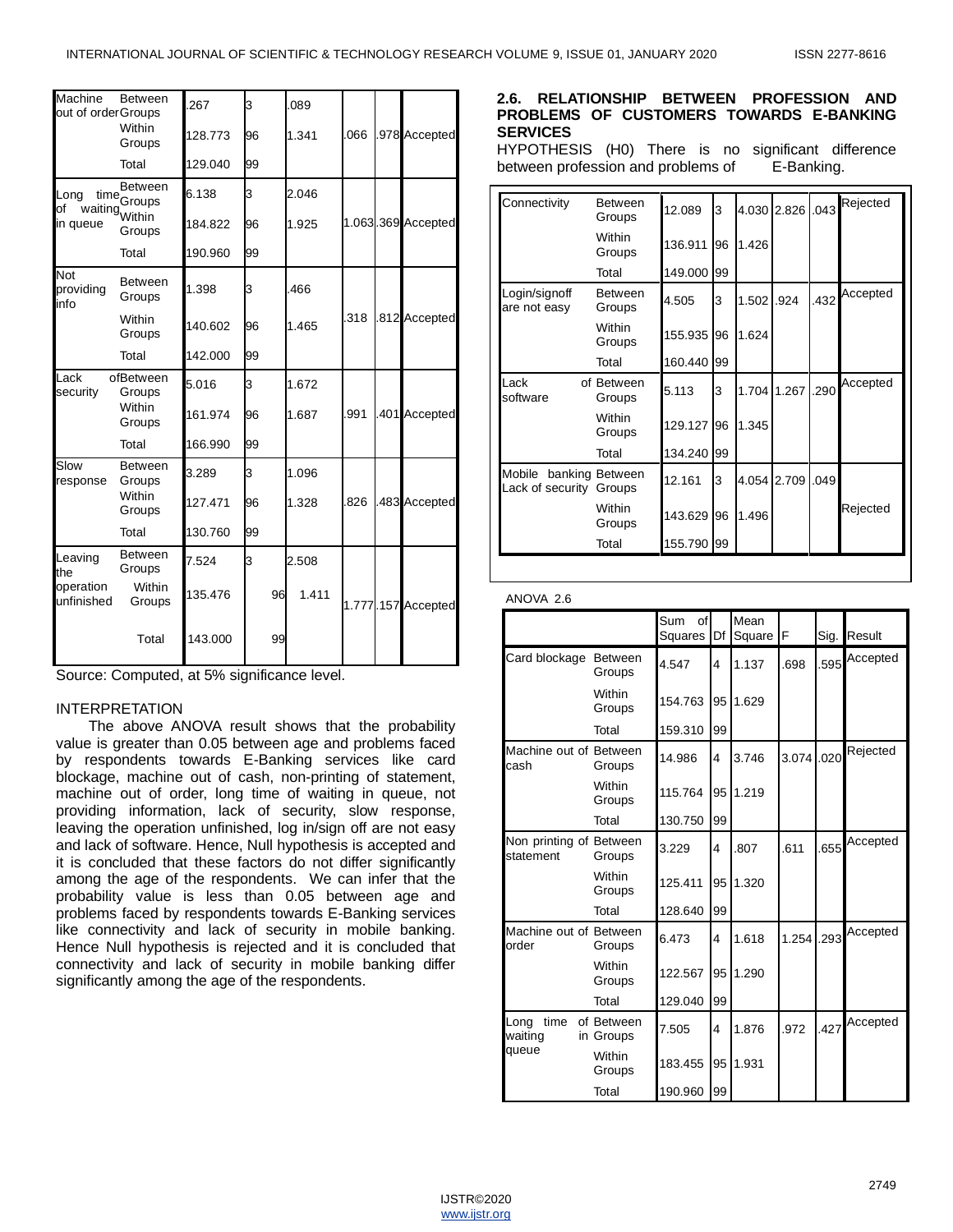| Slow response                              | <b>Between</b><br>Groups | 3.310      | $\overline{\mathbf{4}}$ | .827  | .617      | .652 |          |
|--------------------------------------------|--------------------------|------------|-------------------------|-------|-----------|------|----------|
|                                            | Within<br>Groups         | 127.450 95 |                         | 1.342 |           |      | Accepted |
|                                            | Total                    | 130.760 99 |                         |       |           |      |          |
| Leaving<br>operation                       | the Between<br>Groups    | 4.713      | $\overline{\mathbf{4}}$ | 1.178 | .809      | 522  |          |
| unfinished                                 | Within<br>Groups         | 138.287 95 |                         | 1.456 |           |      | Accepted |
|                                            | Total                    | 143.000 99 |                         |       |           |      |          |
| Connectivity                               | <b>Between</b><br>Groups | 3.166      | $\overline{\mathbf{4}}$ | .792  | .516      | .724 |          |
|                                            | Within<br>Groups         | 145.834 95 |                         | 1.535 |           |      | Accepted |
|                                            | Total                    | 149.000 99 |                         |       |           |      |          |
| Login/signoff<br>are not easy              | <b>Between</b><br>Groups | 4.899      | 4                       | 1.225 | .748      | .562 |          |
|                                            | Within<br>Groups         | 155.541 95 |                         | 1.637 |           |      | Accepted |
|                                            | Total                    | 160.440 99 |                         |       |           |      |          |
| Lack<br>software                           | of Between<br>Groups     | 2.998      | $\overline{\mathbf{4}}$ | .749  | .542      | .705 | Accepted |
|                                            | Within<br>Groups         | 131.242 95 |                         | 1.381 |           |      |          |
|                                            | Total                    | 134.240 99 |                         |       |           |      |          |
| Mobile banking Between<br>lack of security | Groups                   | 14.398     | $\overline{\mathbf{4}}$ | 3.599 | 2.418.054 |      | Accepted |
|                                            | Within<br>Groups         | 141.392 95 |                         | 1.488 |           |      |          |
|                                            | Total                    | 155.790 99 |                         |       |           |      |          |

Sources: Computed, at 5% significance level.

#### **INTERPRETATION**

The above ANOVA result shows that the probability value is greater than 0.05 between profession and problems faced by respondents towards E-Banking services like card blockage, non-printing of statement, machine out of order, long time of waiting in queue, not providing information, lack of security, slow response, leaving the operation unfinished, connectivity, log in/sign off are not easy lack of software and lack of security in mobile banking. Hence Null hypothesis is accepted and it is concluded that these factors do not differ significantly among the profession of the respondents. It infer that the probability value is less than 0.05 between profession and problems faced by respondents towards E-Banking services like machine out of cash. Hence Null hypothesis is rejected and it is concluded that problems such as machine out of cash differ significantly among the profession of the respondents.

| <b>Not</b>         | <b>Between</b><br>Groups | 7.311   | 4              | 1.828 | 1.289 | .280 |          |
|--------------------|--------------------------|---------|----------------|-------|-------|------|----------|
| providing<br>linfo | Within<br>Groups         | 134.689 | 95             | 1.418 |       |      | Accepted |
|                    | Total                    | 142.000 | 99             |       |       |      |          |
|                    | <b>Between</b><br>Groups | 3.366   | $\overline{4}$ | .842  | .489  | .744 |          |
| Lack<br>security   | οf<br>Within<br>Groups   | 163.624 | 95             | 1.722 |       |      | Accepted |
|                    | Total                    | 166.990 | 99             |       |       |      |          |

#### **2.7. RELATIONSHIP BETWEEN ANNUAL INCOME AND PROBLEMS OF CUSTOMERS TOWARDS E-BANKING SERVICES**

HYPOTHESIS (H0) There is no significant difference between annual income and problems of E-Banking.

ANOVA 2.7

|                                 |                          | Sum<br>of<br>Squares | df | Mean<br>Square | F     | Sig. | Result        |
|---------------------------------|--------------------------|----------------------|----|----------------|-------|------|---------------|
|                                 | <b>Between</b><br>Groups | 3.408                | 3  | 1.136          | .700  |      | 555 Accepted  |
| Card blockage Within            | Groups                   | 155.902              | 96 | 1.624          |       |      |               |
|                                 | Total                    | 159.310              | 99 |                |       |      |               |
|                                 | <b>Between</b><br>Groups | 1.964                | 3  | .655           | .488  | .691 | Accepted      |
| Machine out of<br>cash          | Within<br>Groups         | 128.786              | 96 | 1.342          |       |      |               |
|                                 | Total                    | 130.750              | 99 |                |       |      |               |
|                                 | <b>Between</b><br>Groups | 1.334                | 3  | .445           | .335  |      | .800 Accepted |
| Non printing of<br>statement    | Within<br>Groups         | 127.306              | 96 | 1.326          |       |      |               |
|                                 | Total                    | 128.640              | 99 |                |       |      |               |
|                                 | <b>Between</b><br>Groups | 2.997                | 3  | .999           | .761  |      | .519 Accepted |
| Machine out of<br>order         | Within<br>Groups         | 126.043              | 96 | 1.313          |       |      |               |
|                                 | Total                    | 129.040              | 99 |                |       |      |               |
| of<br>time<br>Long              | <b>Between</b><br>Groups | 10.654               | 3  | 3.551          | 1.891 |      | .136 Accepted |
| waiting<br>queue                | in Within<br>Groups      | 180.306              | 96 | 1.878          |       |      |               |
|                                 | Total                    | 190.960              | 99 |                |       |      |               |
|                                 | <b>Between</b><br>Groups | 6.800                | 3  | 2.267          | 1.610 |      | .192 Accepted |
| Not<br>providing Within<br>info | Groups                   | 135.200              | 96 | 1.408          |       |      |               |
|                                 | Total                    | 142.000              | 99 |                |       |      |               |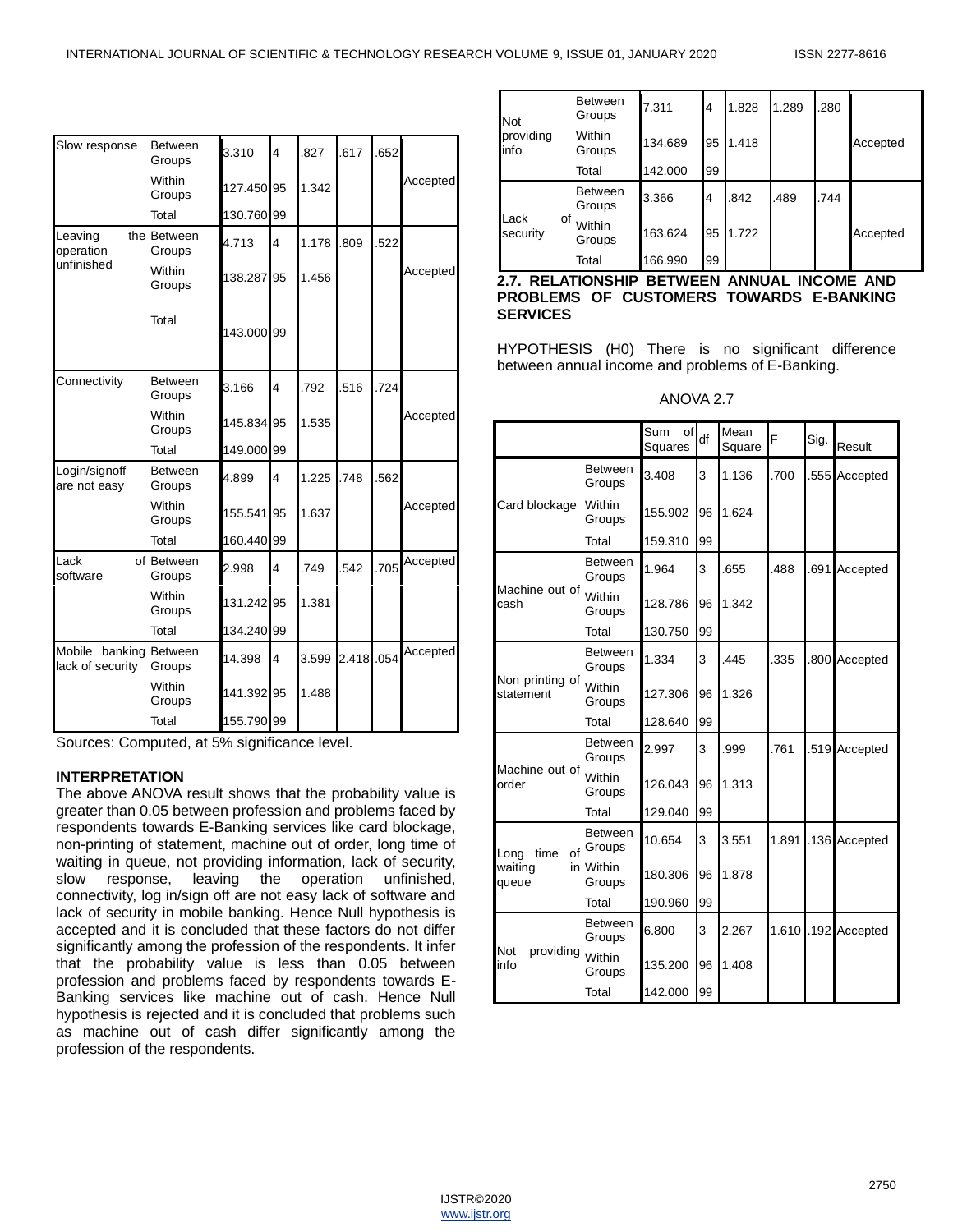| Lack<br>οf                                | <b>Between</b><br>Groups | 16.015  | 3  |       |       | 5.338 3.394 .021 Rejected |
|-------------------------------------------|--------------------------|---------|----|-------|-------|---------------------------|
| security                                  | Within<br>Groups         | 150.975 | 96 | 1.573 |       |                           |
|                                           | Total                    | 166.990 | 99 |       |       |                           |
|                                           | <b>Between</b><br>Groups | 4.437   | 3  | 1.479 |       | 1.124.343 Accepted        |
| Slow<br>response                          | Within<br>Groups         | 126.323 | 96 | 1.316 |       |                           |
|                                           | Total                    | 130.760 | 99 |       |       |                           |
|                                           | <b>Between</b><br>Groups | 6.406   | 3  | 2.135 | 1.501 | .219 Accepted             |
| Leaving<br>the<br>operation<br>unfinished | Within<br>Groups         | 136.594 | 96 | 1.423 |       |                           |
|                                           | Total                    | 143.000 | 99 |       |       |                           |
|                                           | <b>Between</b><br>Groups | 5.873   | 3  | 1.958 |       | 1.313 .275 Accepted       |
| Connectivity                              | Within<br>Groups         | 143.127 | 96 | 1.491 |       |                           |
|                                           | Total                    | 149.000 | 99 |       |       |                           |
| Login/signoff                             | <b>Between</b><br>Groups | 3.794   | 3  | 1.265 | .775  | .511 Accepted             |
| are not easy                              | Within<br>Groups         | 156.646 | 96 | 1.632 |       |                           |
|                                           | Total                    | 160.440 | 99 |       |       |                           |
| Lack<br>of                                | <b>Between</b><br>Groups | 4.449   | 3  |       |       | 1.483 1.097 .354 Accepted |
| software                                  | Within<br>Groups         | 129.791 | 96 | 1.352 |       |                           |
|                                           | Total                    | 134.240 | 99 |       |       |                           |
| Mobile                                    | <b>Between</b><br>Groups | 3.271   | 3  | 1.090 | .686  | .563 Accepted             |
| banking lack<br>of security               | Within<br>Groups         | 152.519 | 96 | 1.589 |       |                           |
|                                           | Total                    | 155.790 | 99 |       |       |                           |

Sources: Computed, at 5% significance level.

## **INTERPRETATION**

The above ANOVA result shows that the probability value is greater than 0.05 between annual income and problems faced by respondents towards E-Banking services like card blockage, machine out of cash, non-printing of statement, machine out of order, long time of waiting in queue, not providing information, slow response, leaving the operation unfinished, connectivity, log in/sign off are not easy, lack of software and lack of security in mobile banking. Hence Null hypothesis is accepted and it is concluded that these factors do not differ significantly among the annual income of the respondents. We infer that the above ANOVA table shows that the probability value is less than 0.05 between annual income and problems faced by respondents towards E-Banking services like lack of security. Hence Null hypothesis is rejected and it is concluded that lack of security differ

significantly among the profession of the respondents.

#### **2.8. RELATIONSHIP BETWEEN CATEGORY OF BANKS AND PROBLEMS OF CUSTOMERS TOWARDS E-BANKING SERVICES**

HYPOTHESIS (H0) There is no significant difference between category of bank and problems of E-Banking.

| ANOVA 2.8                              |                          |                   |    |                |      |      |          |  |  |  |
|----------------------------------------|--------------------------|-------------------|----|----------------|------|------|----------|--|--|--|
|                                        |                          | Sum of<br>Squares | df | Mean<br>Square | F    | Sig. | Result   |  |  |  |
| Card<br>blockage                       | <b>Between</b><br>Groups | .027              | 1  | .027           | .016 | .898 | Accepted |  |  |  |
|                                        | Within<br>Groups         | 159.283           | 98 | 1.625          |      |      |          |  |  |  |
|                                        | Total                    | 159.310           | 99 |                |      |      |          |  |  |  |
| Machine<br>out of cash                 | <b>Between</b><br>Groups | .042              | 1  | .042           | .031 | .860 | Accepted |  |  |  |
|                                        | Within<br>Groups         | 130.708           | 98 | 1.334          |      |      |          |  |  |  |
|                                        | Total                    | 130.750           | 99 |                |      |      |          |  |  |  |
| <b>Non</b><br>printing of<br>statement | <b>Between</b><br>Groups | .240              | 1  | .240           | .183 | .670 | Accepted |  |  |  |
|                                        | Within<br>Groups         | 128.400           | 98 | 1.310          |      |      |          |  |  |  |
|                                        | Total                    | 128.640           | 99 |                |      |      |          |  |  |  |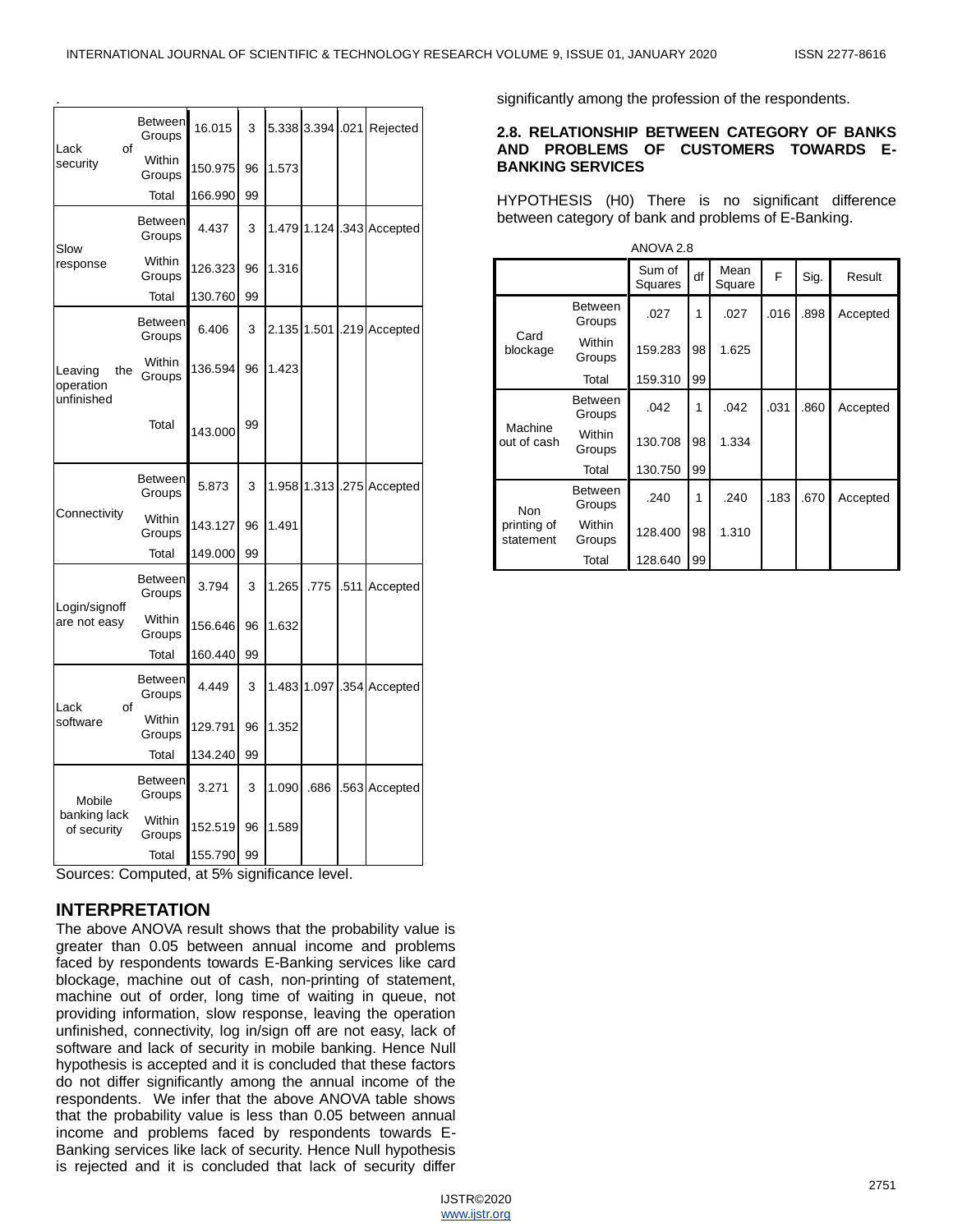|                                        | <b>Between</b><br>Groups | 1.815            | 1  | 1.815 | 1.398 .240  |      | Accepted                  |
|----------------------------------------|--------------------------|------------------|----|-------|-------------|------|---------------------------|
| Machine out of<br>order                | Within<br>Groups         | 127.225 98 1.298 |    |       |             |      |                           |
|                                        | Total                    | 129.040          | 99 |       |             |      |                           |
| Long time of                           | <b>Between</b><br>Groups | .735             | 1  | .735  | .379        |      | .540 Accepted             |
| waiting in<br>queue                    | Within<br>Groups         | 190.225          | 98 | 1.941 |             |      |                           |
|                                        | Total                    | 190.960          | 99 |       |             |      |                           |
|                                        | <b>Between</b><br>Groups | .167             | 1  | .167  | .115        | .735 | Accepted                  |
| Not providing<br>info                  | Within<br>Groups         | 141.833 98       |    | 1.447 |             |      |                           |
|                                        | Total                    | 142.000 99       |    |       |             |      |                           |
|                                        | Between<br>Groups        | .540             | 1  | .540  | .318        | .574 | Accepted                  |
| Lack of security                       | Within<br>Groups         | 166.450 98 1.698 |    |       |             |      |                           |
|                                        | Total                    | 166.990          | 99 |       |             |      |                           |
|                                        | <b>Between</b><br>Groups | .135             | 1  | .135  | .101        | .751 | Accepted                  |
| Slow response                          | Within<br>Groups         | 130.625          | 98 | 1.333 |             |      |                           |
|                                        | Total                    | 130.760          | 99 |       |             |      |                           |
|                                        | <b>Between</b><br>Groups | .667             | 1  | .667  | .459        |      | .500 Accepted             |
| Leaving the<br>operation<br>unfinished | Within<br>Groups         | 142.333 98 1.452 |    |       |             |      |                           |
|                                        | Total                    | 143.000 99       |    |       |             |      |                           |
|                                        | Between<br>Groups        | 5.042            | 1  |       | 5.042 3.432 | .067 | Accepted                  |
| Connectivity                           | Within<br>Groups         | 143.958 98 1.469 |    |       |             |      |                           |
|                                        | Total                    | 149.000          | 99 |       |             |      |                           |
|                                        | <b>Between</b><br>Groups | 3.082            | 1  |       |             |      | 3.082 1.919 .169 Accepted |
| Login/signoff<br>are not easy          | Within<br>Groups         | 157.358 98 1.606 |    |       |             |      |                           |
|                                        | Total                    | 160.440 99       |    |       |             |      |                           |
|                                        | Between<br>Groups        | 1.215            | 1  | 1.215 | .895        |      | 346 Accepted              |
| Lack of<br>software                    | Within<br>Groups         | 133.025          | 98 | 1.357 |             |      |                           |
|                                        | Total                    | 134.240 99       |    |       |             |      |                           |
|                                        | <b>Between</b><br>Groups | 2.282            | 1  | 2.282 | 1.457       |      | .230 Accepted             |
| Mobile banking<br>lack of security     | Within<br>Groups         | 153.508 98 1.566 |    |       |             |      |                           |
|                                        | Total                    | 155.790 99       |    |       |             |      |                           |

Source: Computed, at the 5% significance level.

# **INTERPRETATION**

The above ANOVA result shows that the probability value is greater than 0.05 between category of banks and problems faced by respondents towards E-Banking services like card blockage, machine out of cash, non-printing of statement,

machine out of order, long time of waiting in queue, not providing information, lack of security, slow response, leaving the operation unfinished, connectivity, log in/sign off are not easy, lack of software and lack of security in mobile banking. Hence Null hypothesis is accepted and it is concluded that these factors do not differ significantly among the category of banks adopted by the respondents.

# **SUGGESTIONS**

There is lack of awareness about E-Banking usage among rural people. Banks should take necessary steps to create awareness among them about the various services ofE-Banking that are available and also the advantages of using such services. Demonstration of E-Banking should be provided to the customers to promote Electronic banking. The banks should focus on the security issues regarding the confidential credentials which are under the risk of hacking in the cyber world. The cost involved in using the Internet Banking services can be minimized in order to increase the number of users of Internet banking. The E-Banking system should be enhanced to make online enquiry and online payment much easier to the customers.

# **CONCLUSION**

Electronic Banking technology is useful to customers as well as banks and other organizations. To increase efficiency, service quality of banks, safety, integrity, E-Banking can be used in a rightful way. Based on the results, there is no significant difference between personal factors like age, profession, annual income and category of the bank chosen and the satisfaction level of the customers. Also there is no significant difference between personal factors like age, profession, annual income and category of the bank chosen and the problems of E-Banking services. The result of the study shows that customers' are using only few facilities of various E-Banking services available.

# **REFERENCES**

- [1] Uday Sigh Rajput, "Customer Perception On E-Baking Services", Pacific Business Review International, Vol 6, Issue 4, June 2015.
- [2] Vikas Chauhan and Vipin Choudhary, "Internet Banking Challenges and Opportunities In Indian Context", Journal of Management Sciences And Technology 2(3), Jun 2015.
- [3] Amutha .D, "A Study Of Consumer Awareness Towards E-Banking", International Journal of Economics & Management Sciences, Vol 5, Issue-4, 2016.
- [4] Caroline Priyanka Koorse and Kavitha.S, "E-Banking in India- Boon or Bane?", EPRA International Journal of Economic and business review, Vol-4, Issue-6, June 2016.
- [5] Nandhini .P.V, "Customer Satisfaction Towards Online Banking In Coimbatore District", International Journal of Multidisciplinary Research and Modern Education, Vol II, Issue-I, 2016.
- [6] Raghavendra.B, Sravan Kumar, "Customer Satisfaction Towards Internet Banking Services (A study Focused On Public Sector Banks In Rayalaseema Region), International Journal of Management and Commerce Innovations, Vol-4, Issue-1, PP: (491-498), Sep 2016.